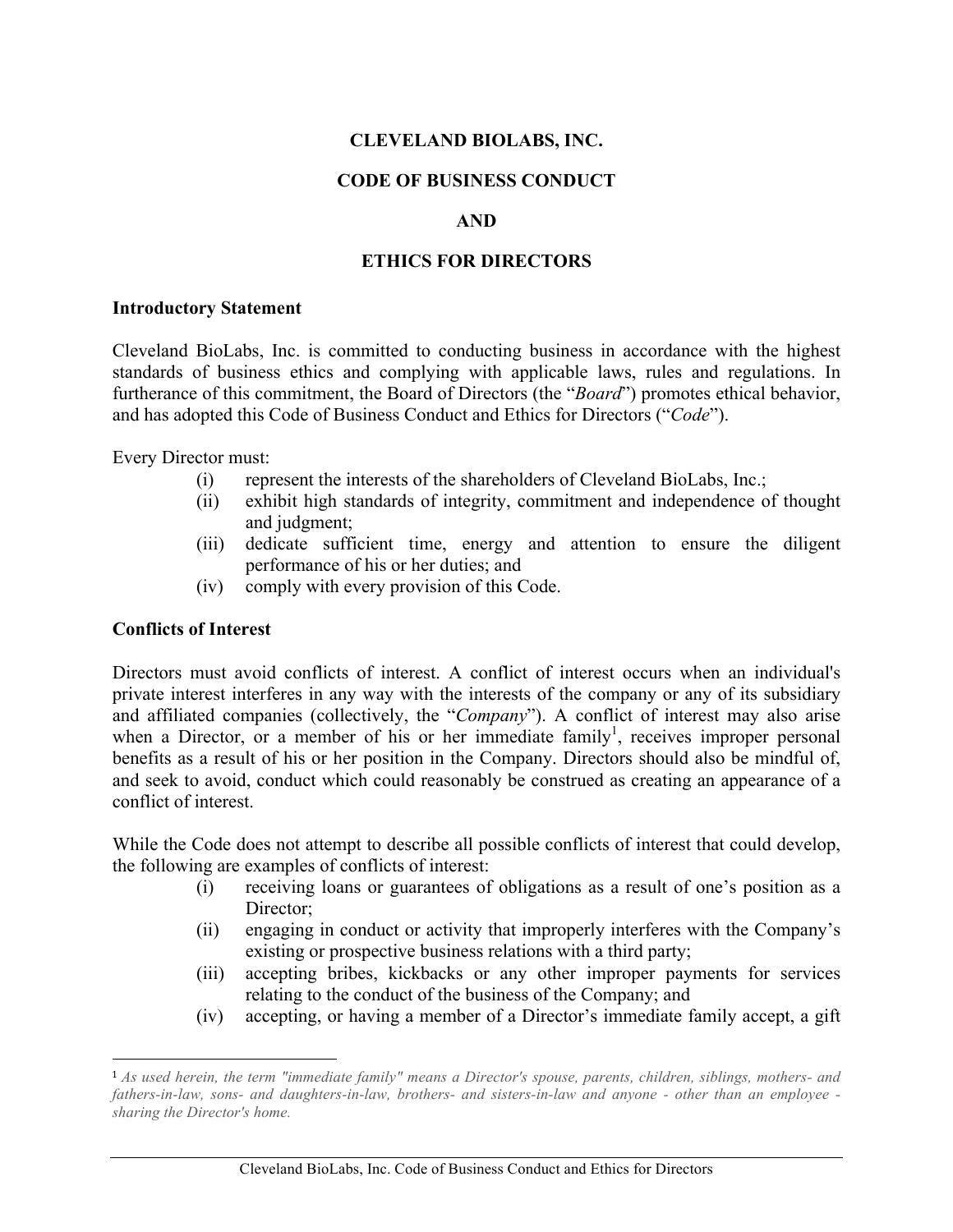from persons or entities that deal with the Company, in cases where the gift is being made in order to influence the Directors' actions as a member of the Board, or where acceptance of the gift could otherwise reasonably create the appearance of a conflict of interest.

Any question about a Director's actual or potential conflict of interest with the Company should be brought promptly to the attention of the Chairman of the Nominating and Corporate Governance Committee and the Chairman of the Board, who will review the question and determine an appropriate course of action, including whether consideration or action by the full board is necessary. Directors involved in any conflict or potential conflict situations shall recuse themselves from any decision relating thereto.

## **Business Relationships with Directors**

For the purpose of minimizing the risk of conflicts of interest, the Board has adopted a Related Party Transaction Policy that provides for the review of transactions with the Company or any of its affiliates in which any Director (including and member of a Director's immediate family) has a direct or indirect material interest.

# **Use of Corporate Information, Opportunities and Assets**

Directors may not compete with the Company, or use opportunities that are discovered through the use of Company property, Company information or position, for their personal benefit or the benefit of persons or entities outside the Company. No Director may improperly use or waste any Company asset.

# **Confidentiality**

Pursuant to their fiduciary duties of loyalty and care, Directors are required to protect and hold confidential all non-public information obtained due to their directorship position absent the express or implied permission of the Board of Directors to disclose such information. Accordingly,

- (i) no Director shall use Confidential Information for his or her own personal benefit or to benefit persons or entities outside the Company; and
- (ii) no Director shall disclose Confidential Information outside the Company, either during or after his or her service as a Director of the Company, except with authorization of the Board of Directors or as may be otherwise required by law.

"Confidential Information" is all non-public information entrusted to or obtained by a Director by reason of his or her position as a Director of the Company. It includes, but is not limited to, non-public information that might be of use to competitors or harmful to the Company or its customers if disclosed, such as:

> • non-public information about the Company's financial condition, prospects or plans, its marketing and sales programs and research and development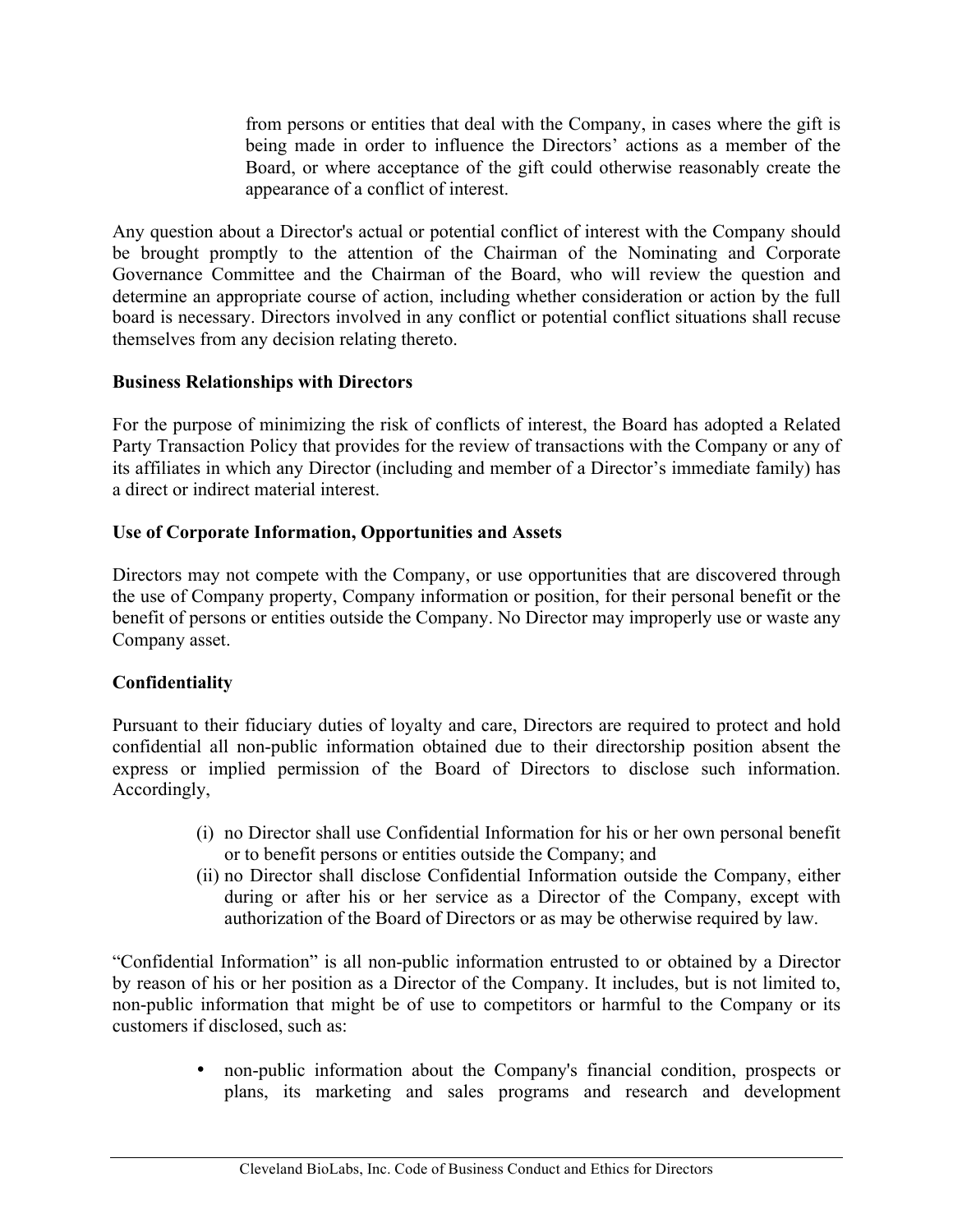information, as well as information relating to mergers and acquisitions, stock splits and divestitures;

- non-public information concerning possible transactions with other companies or information about the Company's customers, suppliers or joint venture partners, which the Company is under an obligation to maintain as confidential; and
- non-public information about discussions and deliberations relating to business issues and decisions, between and among employees, officers and Directors.

### **Compliance with Laws, Rules and Regulations**

The Company requires strict compliance by all its Directors with applicable laws, rules and regulations. These include federal and other securities laws, including insider trading laws, and the Company's insider trading compliance policies.

### **Fair Dealing**

Directors must deal fairly with the Company's employees, customers, suppliers and competitors. No Director may take unfair advantage of the Company's employees, customers, suppliers, or competitors through manipulation, concealment, abuse of privileged information, misrepresentation of material facts, or any other unfair-dealing practice.

### **Accountability**

The Code referred to herein is mandatory and applies to all Directors, who are accountable for compliance with the Code.

Directors should communicate any suspected violations of this Code promptly to the Chairman of the Nominating and Corporate Governance Committee and the Chairman of the Board. Suspected violations will be investigated by or at the direction of the Board or the Nominating and Corporate Governance Committee, and appropriate action will be taken in the event that a violation is confirmed.

### **Waiver**

Any waiver of any provision of the Code may be made only by the Board or by the Nominating and Corporate Governance Committee, and must be promptly disclosed to the Company's shareholders as required by applicable law or securities exchange regulations.